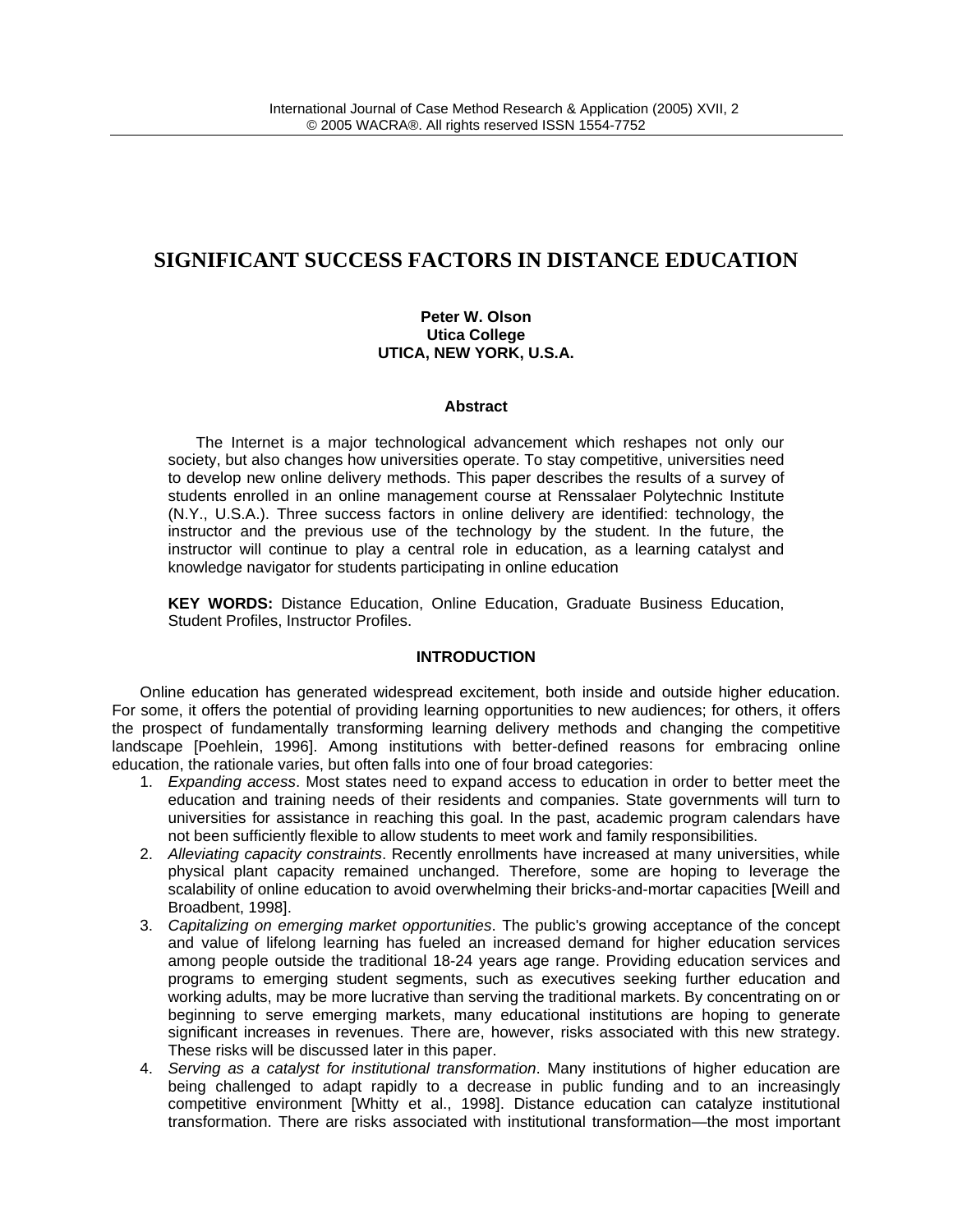risk is inherent in change. Whenever change is rapid, the level of resistance increases. Therefore, change has to be introduced at a slower pace, especially when the change requires adaptation to new technologies [Knowles, 1997; Saltiel & Russo, 2001].

The rapid expansion of the Internet as a potential course delivery platform, the increased interest in lifelong learning, and budget restrictions, have created a significant incentive for universities to develop online programs. The technology is now available and is user-friendly. Universities which do not embrace the new technology will be left behind in their efforts to educate students to compete in a competitive global environment.

To assist universities to make the utmost use of the Internet, it is essential to identify and understand the factors which have an effect on online delivery of education. Re-implementing conventional models borrowed from classroom-based or from distance education which are focused on passive transmission (e.g., one-way transmissions) of information, will lead only to marginal improvements and may well simply escalate costs and turn away potential students.

This paper aims to identify the key success factors of this new paradigm of education based on the study of a Business course which had been offered online for several years at Rensselaer Polytechnic Institute (RPI). The first section of the paper will define the concept of online education. In the second section a review of the literature will identify the key factors influencing the effectiveness of online delivery. The third section will describe the method used to conduct this study. In particular, the features of the course offered online will be detailed. The last section presents findings and a discussion.

## **DEFINING ONLINE EDUCATION**

The rise of the Internet, beginning in the early 1990's, has been accompanied by the publication of many articles on online delivery in the field of education. There has been a concomitant interest in a variety of issues linked to online delivery. Numerous new terms have emerged such as distance learning, computer-based learning, distributed learning, and lifelong learning. It is important to define the concept of online delivery and to explain how it relates to these terms.

Distance learning is probably the oldest and best-known concept. It was originally intended for students disadvantaged by their geographical remoteness from university campuses. The UK's Open University and imitators in countries as different as India, Israel, and Australia have demonstrated, that even without the benefit of the Internet, technology makes it possible to deliver good (and relatively inexpensive) higher education beyond a physical campus. The delivery of course materials and contact with instructors may rely on traditional (e.g., print and telephone) or newer technologies (e.g., electronic communication). Hence, distance learning can be defined as any approach to education delivery that replaces the face-to-face environment of a traditional classroom with separation of instructor from students [Holmberg, 1986].

Computer-based learning was, until fairly recently, limited mainly to technological fields such as mathematics, engineering and design. Now, however, computer laboratories are likely to be frequented by students in linguistics, geography, history and/or business. Computers provide an unparalleled capacity to manage and access large amounts of information, and may present it in a novel and interesting way. Similarly, computer-based education allows students to become active learners rather than mere passive recipients of teaching [Candy et al., 1994]. Computers are not necessarily linked to a network: computer learning can be achieved by standalone computers using a particular software stored on a hard disk, a diskette or CD.

Distributed learning broadly refers to features of a learner-centered environment. A variety of "integrated technologies" provide opportunities for activities and interaction, asynchronously and in realtime mode.

The model is based on blending a choice of technologies with aspects of campus-based delivery and distance education" [Reid, 1999, p. 4]. Two essential aspects, therefore, underpin the concept of distributed learning: first, a heavy reliance on technology, and second, self-directed learning. The latter implies that the learner (or student) assumes responsibility for specifying individual learning needs, goals and outcomes, planning and organizing the learning task, evaluating its worth and constructing meaning from it [Candy et al., 1994, p. 128].

Lifelong learning refers primarily to those forms of learning throughout life that are called for by social and cultural change. The rate of social, technical, economic and other change is so great, at least in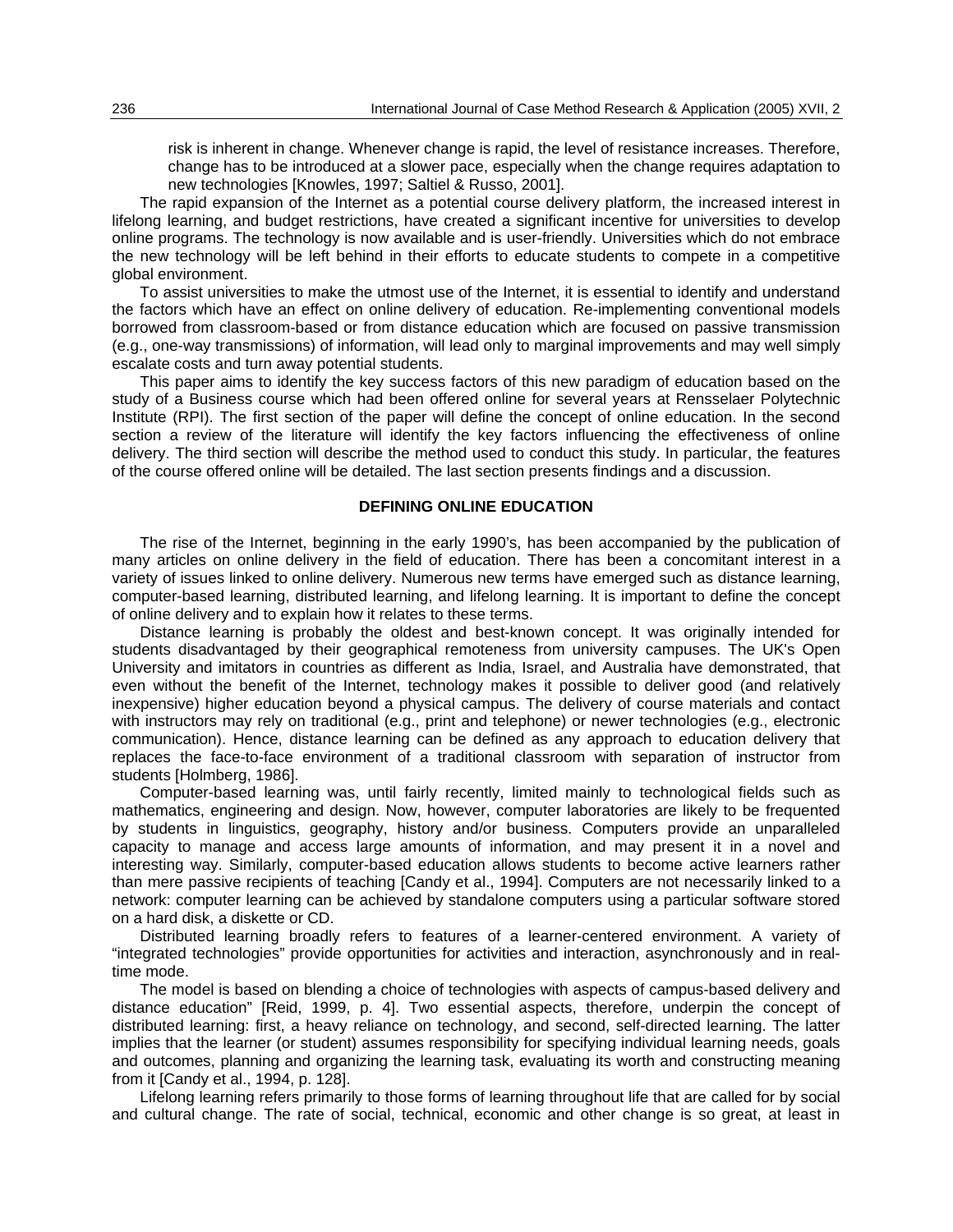industrialized countries, that few people will hold the same job throughout their lifetime. Similarly, recent research on learning across the lifespan has shown that people are not only capable of, but also actually engage in, continuing learning over their active life and beyond [Tuijnman and van der Kamp, 1992].

Drawing on the concepts previously defined, one can say that online delivery is a form of distributed learning enabled by the Internet. Uses may include the provision of student access to learning resources, the facilitation of communication and collaborative working among and between students and academic staff, the assessment of individual students or groups of students (i.e., cohorts), and the provision of administrative and student support. Online delivery goes beyond traditional computer learning as it makes full use of the Internet and other digital technologies. Online delivery can facilitate distance education by making course material accessible anytime anywhere. It provides substantial advantages over traditional technologies:

- Collaborative tools which offer a rich, shared, virtual workspace in which interactions occur not between an individual and technology, but occur as many, interpersonal communications, among students. The interaction can be synchronous (i.e., in real time) with, for example, a chat forum or video-conferencing, or asynchronous (i.e., delayed, videotaped).
- Interactive tools such as simulations or self-administered quizzes, which allow students to progress at their own pace through required exercises and self-assessments. These collaborative tools are limited since they do not provide for interaction with other students or an instructor. The student interacts only with the technology (e.g., computer software).

## **KEY FACTORS IN EFFECTIVE ONLINE DELIVERY**

## **EFFECTIVENESS**

According to Webster and Hackley (1997) student performance, measured (marks) by faculty, represents a key aspect of teaching effectiveness. Several studies have shown that there is little or no difference in student performance between educational television and face-to-face instruction [Wetzel et al., 1994] or between video instruction and face-to-face instruction [Storck and Sproull, 1995]. Webster and Hackley (1997) further suggested that effectiveness encompasses: student involvement and participation, cognitive engagement, technology self-efficacy (i.e., belief that one is capable of interacting with a given technology), perceived usefulness of the technology employed, and the relative advantage or disadvantage of online delivery.

According to studies conducted by Dillon and Gunawardena (1995) and Leidner and Jarvenpaa (1993), three main variables affect the effectiveness of online delivery:

- 1. technology
- 2. instructor characteristics and
- 3. student characteristics.

#### **TECHNOLOGY**

The reliability, quality and medium richness are key technological aspects of effectiveness (Sanders Lopez and Nagelhout, 1995). In particular, the network that is set up should allow for both synchronous and asynchronous exchange; students should have convenient access (e.g., through a remote access) and the network should require minimal time for document exchange. The quality of the interface also plays a crucial role [Trevitt, 1995]. The literature concerning interface design for online delivery ranges from the highly artistic [e.g., Laurel, 1990] to the highly technical [e.g., Blattner and Dannenberg, 1992]. Reeves and Harmon (1993) presented a synthesis of these two tendencies. They identified the following user interface dimensions as being important: ease of use, navigation, cognitive load, mapping, screen design, information presentation, aesthetics, and overall functionality.

The perceived richness of the technology also influences the effectiveness of online delivery. Daft and Lengel [1986] posit that a medium richness allows for both synchronous and asynchronous communication and supports a variety of didactical elements (e.g., text, graphics, audio and video messages). A central part of the medium richness relates to interactivity. McIntyre and Wolff [1998, p. 257] noted that: "One of the powers of interactivity in a Web environment is the capability to engage by providing rapid, compelling interaction and feedback to students." Engagement is also enhanced by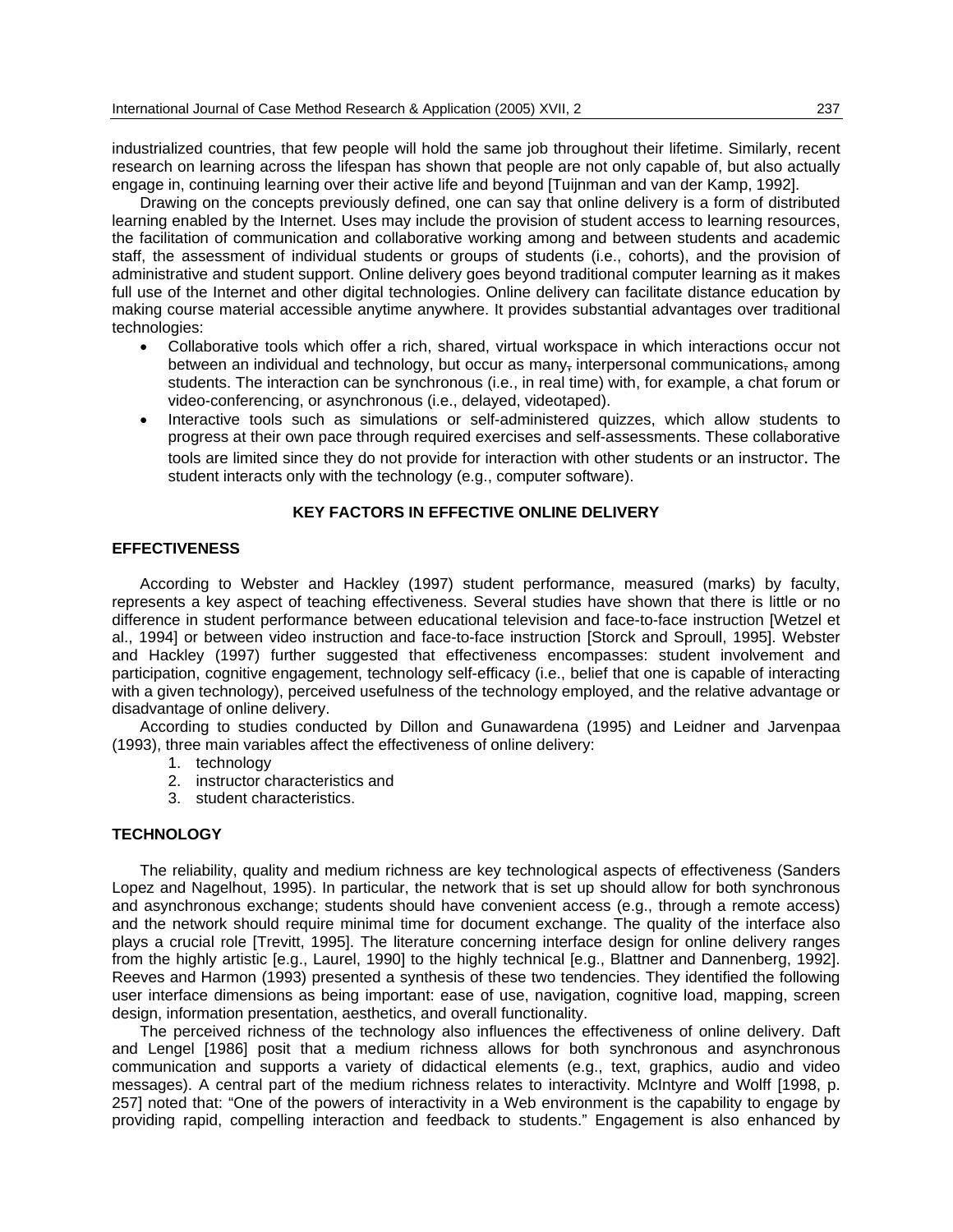problem-based presentation of educational material. An engaged student is a motivated student [Neorman and Spohrer, 1996].

## **INSTRUCTOR CHARACTERISTICS**

Collis [1995, p. 146] remarked that the instructor plays a central role in the effectiveness of online delivery: "It is not the technology, but the instructional implementation of the technology that determines the effects on learning." Webster and Hackley [1997] suggested that three instructor characteristics influence learning outcomes

- 1. attitude towards technology
- 2. teaching style and
- 3. control of the technology.

Students are more likely to experience positive learning outcomes if their classroom instructor has a positive attitude towards distributed learning and promotes the technology. In a distributed learning environment, students often feel isolated without classroom interaction [Serwatka, 1999]. To overcome this feeling, instructors can provide various office hours and methods of contacts. Most importantly, the instructor should practice interactive teaching styles and encourage student interaction. Students in Internet distance learning courses frequently face technical problems. It is crucial that the instructor is technologically capable and able to perform basic troubleshooting tasks (adding a student at the last minute, modifying students' passwords, changing the course settings, adding course materials). Organization skills go hand in hand with control of technology. Haynes et al. [1997] remarked that an instructor with design capabilities is essential for overall coordination; since development of an online course is labor intensive, both faculty and technical resources must be committed to this task from the start.

## **STUDENT CHARACTERISTICS**

The literature identifies a variety of student characteristics affecting the effectiveness of online delivery. Colley et al. [1994] maintains such variables are: prior experience, having a computer at home, and personality. These variables may produce gender difference towards computers. Reinen and Plomp [1993] found that, in most of the 21 countries they surveyed, males dominated computer usage at school. Computer experience is another gender-related variable [Kay, 1992].

Other demographic characteristics (such as income, age, employment, level of education) also impact the effectiveness of online delivery. The program in which the students are enrolled (e.g., Master of Business Administration, Master of Science in International Business) might play a role. The enrollment interacts with computer experience: students enrolled in Rensselaer Polytechnic Institute's Distance Education Program take all their courses online and are familiar with the technology. Another demographic is the student's country of origin. Leidner and Jarvenpaa [1995] also suggested that students lacking necessary basic skills and self-discipline (e.g., self reliance, independence, selfdirectedness) might do better in a traditionally delivered mode instruction. The brightest and most motivated students may prefer to learn in an online competitive environment.

## **WEBCT SOFTWARE TO DEVELOP ONLINE COURSES**

WebCT software is an integrated Web publishing environment tailored for the design and development of teaching and learning materials. WebCT can be used to create entire online courses, or to simply publish materials that supplement existing courses. WebCT requires minimal technical expertise on the part of the course developer or student. All content is accessible via a standard Web browser (Netscape, Internet Explorer).

WebCT was developed in the Department of Computer Science at the University of British Columbia, Canada. Rensselaer Polytechnic Institute (RPI) purchased an unlimited license for the software in order to produce online courses. During 2000, the number of online courses being implemented by RPI's Distance Education Program using WebCT grew from less than 50 to more than 100.

The International Business course was one of the earliest courses offered online at RPI's Lally School of Management and Technology. The course was also offered in Canada and Mexico. It part of the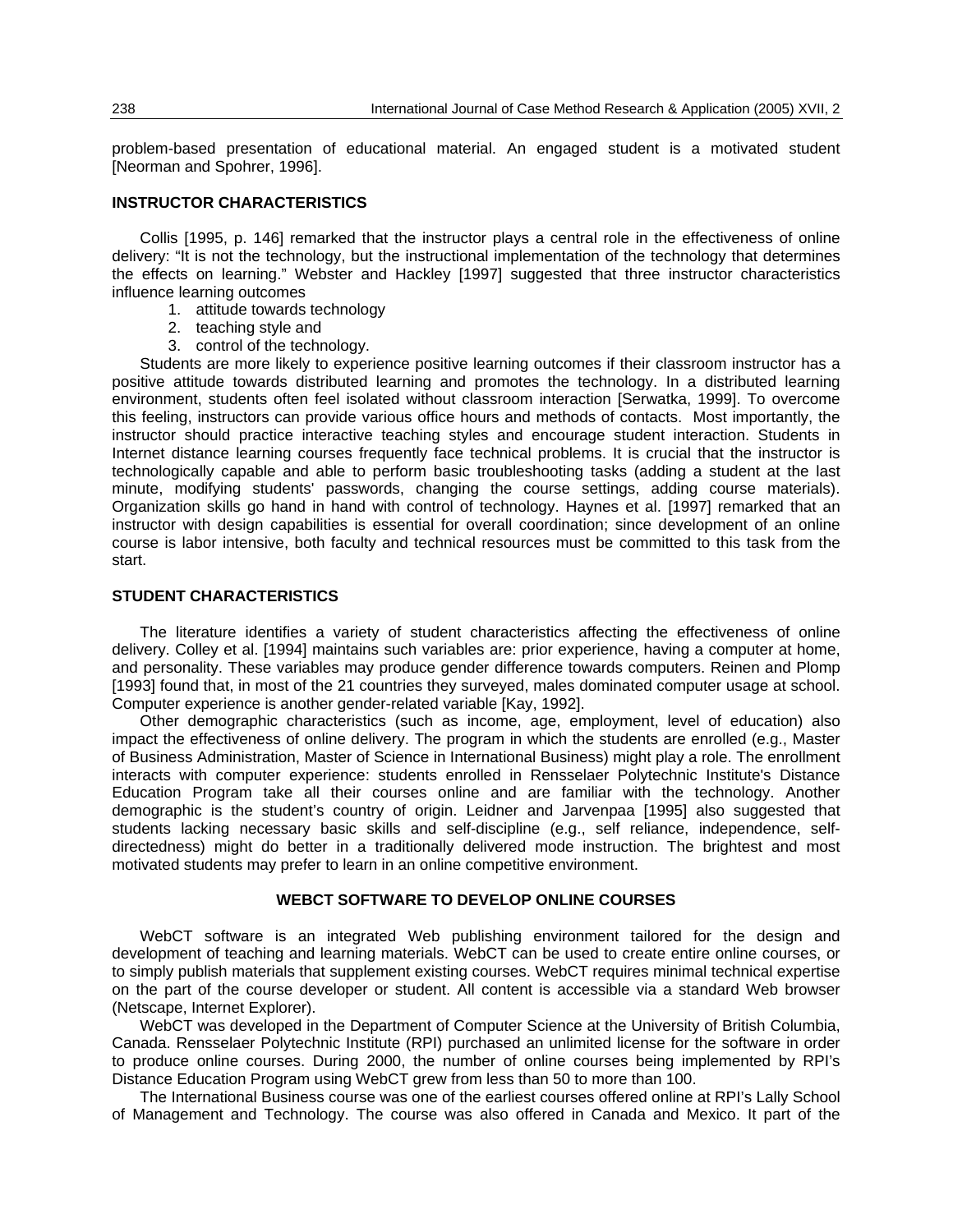Master of Science in International Business, a challenging and flexible program specifically designed for busy executives. The program featured guided independent study, student-centered learning and maximum use of information and communication technology. Although the course content was available online, a series of two to three intensive one-day seminars were conducted throughout the semester. In a classroom setting the instructor gave an overview of the different topics and students interacted on case studies or students' presentations.

International Business had eleven topics with the following features:

- *Summary* covering the essential concepts for each topic.
- *PowerPoint Slides* used by the instructor during the intensive seminars could be either viewed or downloaded on the computer.
- *Readings* of a series of relevant articles were available online or through a link to another URL.
- *Examinations* were ten multiple-choice questions. Clicking a button presented the question. WebCT automatically marked student responses as correct or incorrect. Included in each chapter was a multiple-choice quiz.

Other features and tools available to students from the International Business Web page included:

- *Course conferencing system* (i.e., bulletin board) allowed communication among all course participants. WebCT kept track which articles were read by each student and, by default, initially presented only unread articles. The conferencing system could be searched (new and old articles) for content, sender, date of sending, etc.
- *Email.* An electronic mail facility was added allowing one-to-one message transfer among course participants. The messages could be searched in the same manner as the bulletin-board. Emails could be categorized and organized into "threaded" discussions (e.g., answering specific emails).
- *Virtual library*. Several links to the RPI Cole library, online journals and magazines and international organizations were provided for up-to-date information.

## **RESEARCH METHODOLOGY**

Data was collected through an anonymous questionnaire administered to 185 RPI students webenrolled in International Business during the Fall semester 2002. Forty students were synchronous oncampus, forty students were synchronous off-campus, the remaining 145 students were asynchronous off-campus. The measurement tool of the variables was drawn from Reeves and Harmon [1992] and Webster and Hackley [1997]:

- *Teaching effectiveness*. Since student grades were not available at the time the questionnaire was administered, this dimension was not included in measuring effectiveness. The following dimensions were used: student involvement and participation, cognitive engagement, technology self-efficacy, perceived usefulness of the technology employed, and the relative advantage of online delivery. Seven items were developed using a five-point Likert scale. The student respondents were asked to state the extent of agreement/disagreement with each statement. A teaching effectiveness index was subsequently built by adding the value of the seven items.
- *Level of Technology.* A set of fourteen items was developed using a five-point Likert scale to capture the reliability, quality, and medium richness of the technology. A technology index was subsequently built by adding the value of the fourteen items.
- *Instructor characteristics*. A set of fourteen items was developed using a five-point Likert scale to capture the instructor's attitude towards technology, teaching style, and ability to assist students with the technology questions. An instructor index was subsequently built by adding the value of the fourteen items.
- *Student characteristics*. In addition to a question relating to the student's previous computer experience, the following student demographic variables were analyzed: access to the Internet at home, program of study, country of origin, and gender. All students, synchronous or asynchronous, completed this questionnaire**.**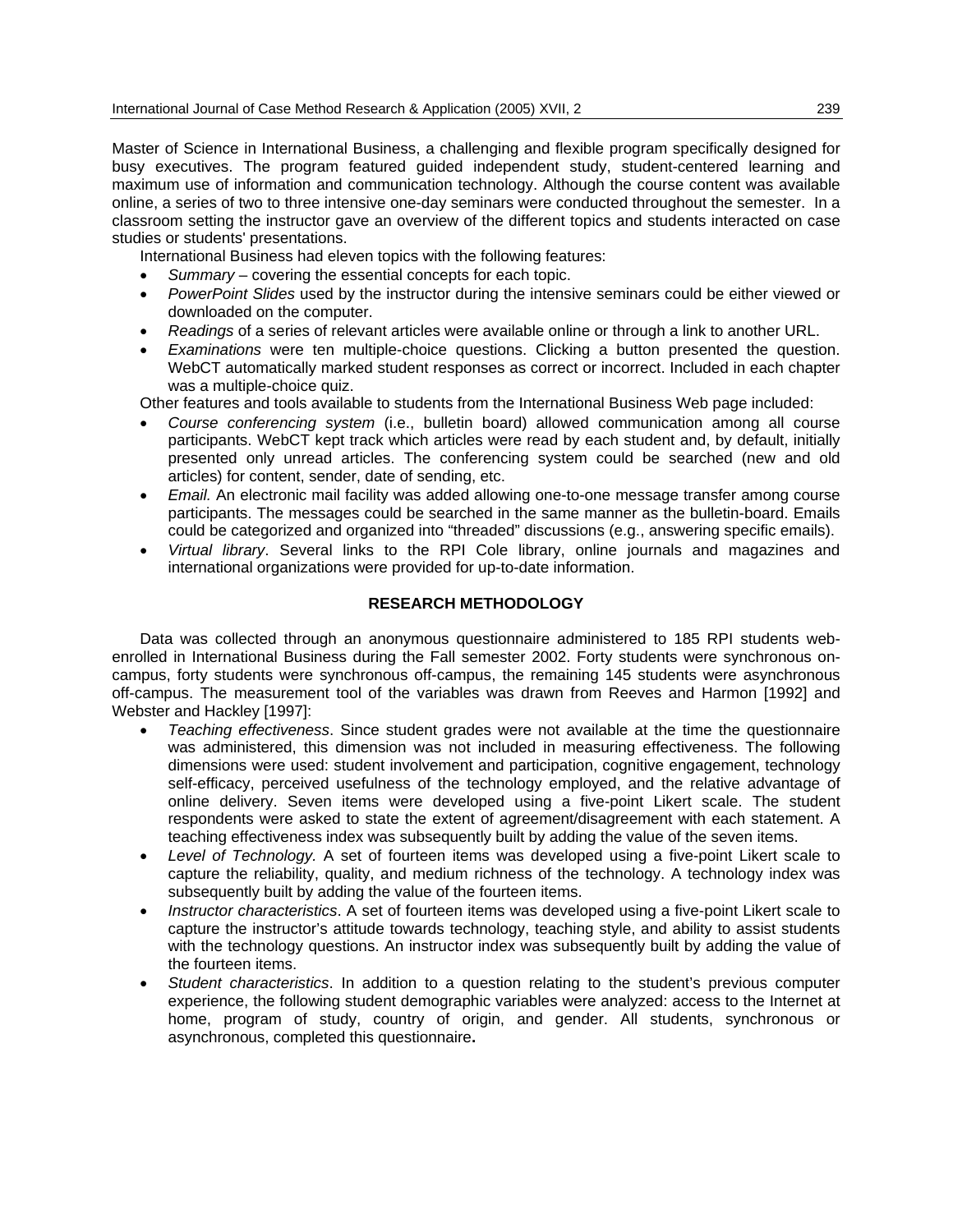## **RESEARCH FINDINGS**

Students indicated their frequency of use of the course's various features on a five-point Likert scale. Responses ranged from 1="not at all" to 5="very frequent" (see Figure 1). The least frequently used feature of the course was the use of videotapes. This may have been because students were able to attend face-to-face lectures and/or view the lectures on the web. Students rated the readings and the virtual library as having medium usage. Rated as frequently used were: the summaries, slides, quizzes and the bulletin board. Of these four, the quizzes rated the highest, and were also the most interactive, since the quiz was graded immediately.

The relationship between these mechanisms for promoting teaching effectiveness and the technology used, proved to be significant; the Pearson correlation (two-tailed) correlation coefficient was 0.563 with a *p* value of 0.001.

A factor analysis extracted underlying technology factor clusters with a principal component analysis; the factor matrix was rotated using the varimax method. Three factors emerged from the factor analysis. Each factor displays a high level of reliability with Cronbach alpha > 0.7. Overall, the three factors explain 70 per cent of the variance. The results of the factor analysis are summarized in Table 1.

## **FACTOR 1: EASE OF ACCESS AND NAVIGATION (Table 1)**

This factor comprises the first five technology variables and relates to the ease with which the students could access the site and use the software. Through the student tracking facility it was revealed that students took full advantage of the access flexibility offered by WebCT. For example, they logged in at various times during day and night.

### **FACTOR 2: INTERFACE (Table 1)**

This factor comprises four technology variables relating to the visual structure and design of the Internet course. The Web page design was perceived to be appealing and well structured. This ergonomic dimension was particularly important since it was discovered that some students spent up to two hours at a time on the Web site.

## **FACTOR 3: INTERACTION (Table 1)**

This factor comprises the final three technical variables. These relate to the interactive abilities of the WebCT course between all students and the instructor. The technology made it possible to have a truly *virtual* classroom enabling interaction between classmates and the instructor. The interaction dimension is important because discourages using the Internet merely to post lecture notes or assignments.

The relationship between teaching effectiveness and instructor characteristics was tested by a Pearson correlation (two tailed). The Pearson correlation coefficient was 0.594 with a *p* value of 0.001, a significant relationship. A factor analysis detected the underlying instructor variables as seen in Table 2.

#### **FACTOR 4: ATTITUDES TOWARDS STUDENTS (Table 2)**

This factor comprises the first five variables of instructor characteristics. They relate to the instructor's personal approach and teaching manner, and ability to motivate students in a classroom setting. In other words, the instructor showed empathy towards students in face-to-face and in cyberspace settings. This implies, among other things, handling email queries rapidly and solving emerging problems efficiently.

## **FACTOR 5: INSTRUCTOR TECHNICAL COMPETENCE (Table 2)**

This factor comprises four variables relating to the instructor's ability to use and promote Internet technology effectively. The instructor vigorously encouraged technology use and organized a lab session at the first intensive classroom seminar to initiate students. In addition, the instructor was able to handle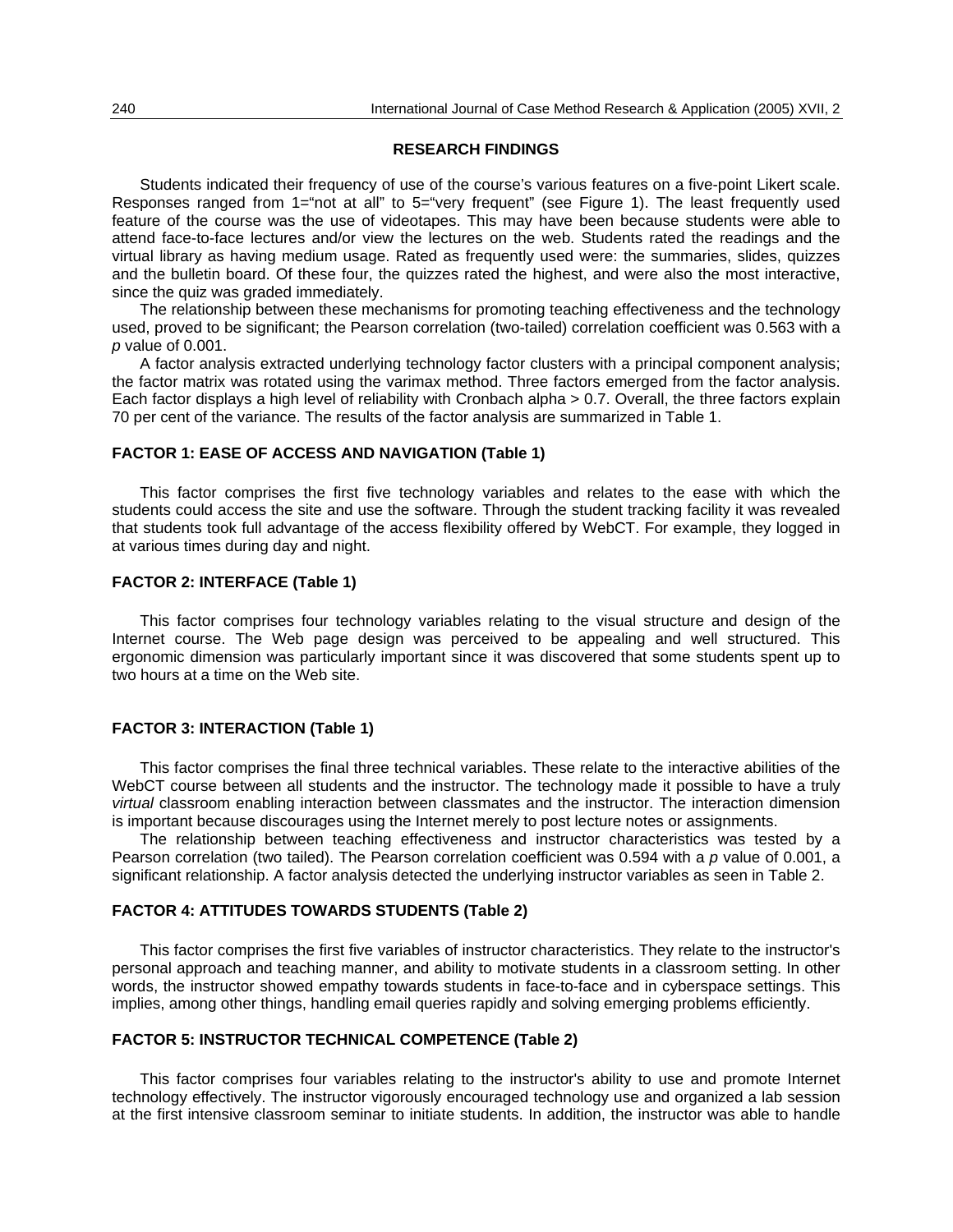the technology and conveyed the message that he believed it to be an effective teaching tool. This dimension suggests that the instructor is not only a knowledge source, but also a knowledge navigator.

## **FACTOR 6: CLASSROOM INTERACTION (Table 2)**

This variable relates to the instructor's ability to encourage students to interact and participate in class and through the Internet. Students received a participation grade for their degree of interaction on the Web site and in the classroom. The WebCT software allows the instructor to monitor the use (e.g., time and amount) of the web course materials by each student. This information can be quantified and/or charted by the instructors. The Internet adds a new level of interactivity as it expands the meaning of office hours or class meeting times.

The relationships between the various demographic variables relating to students and teaching effectiveness were tested with a one-way analysis of variance (ANOVA). The results, presented in Table 3, show that previous use of the WebCT is the only student characteristic influencing teaching effectiveness. Demographic student characteristics such as country of origin and gender were not influencing factors, nor were the type of program being undertaken or access to the Internet at home.

#### **ASSOCIATED RISKS**

Lacking proper foundation knowledge can be a key factor for the failure of online courses at many universities [Olson, 2003]. Students who are not properly prepared to operate in a cyber environment and/or who have difficulty with computer communication, have a higher probability of failure. Faculty who are not properly prepared to teach in an online delivery environment may account for be the single most reason for failure [Saltiel & Russo, 2001]. Faculty motivation to teach in the new cyber-learning environment also is an important ingredient for success of a program. Online courses need continually be tested to determine weaknesses. Both faculty and students must have access to technological training (software and hardware).

Lack of technological support for students, and in many cases for the "technologically challenged" faculty, is the second most often identified failure factor [Olson, 2003]. A university should complete risk assessment before deciding to get involved in online distance education. Students will experience poorly designed or failing programs first hand. And this experience may be the deciding factor whether a student continues in an internet based degree program.

### **CONCLUSION**

The Internet represents a major technological advancement, affecting not only societies in general, but also universities in a particular way. Universities have to use the Internet for teaching and develop online delivery methods. This paper identified three key success factors in online delivery: technology, (ease of access and navigation, interface design and level of interaction), the instructor (attitudes towards students, instructor technical competence and classroom interaction), and the students' previous use of the technology.

The findings of this study are limited by the following: students surveyed were from one university - Rensselaer Polytechnic Institute; student grades were not available at the time of data collection and thus could not be included in the students' performance measurement. In considering the reliability of the study results, it must be noted that there was no control group to detect whether the pedagogy and technology used significantly enhanced teaching effectiveness compared with more traditional methods. The course assessment did not test the acquisition of transferable skills in communication and information technology; these skills are often developed through the use of computer-aided learning.

Findings from this study indicate that the Internet can be a powerful tool in higher education by supporting effective programs and exposing students to the power an applicability of computer networks. Instructors need to continually upgrade their technical skills in order to keep pace with technological developments. The study has illustrated that Internet and traditional classroom teaching methods are not mutually exclusive. The computer should be seen as an additional dimension facilitating the instructor's task while benefiting students.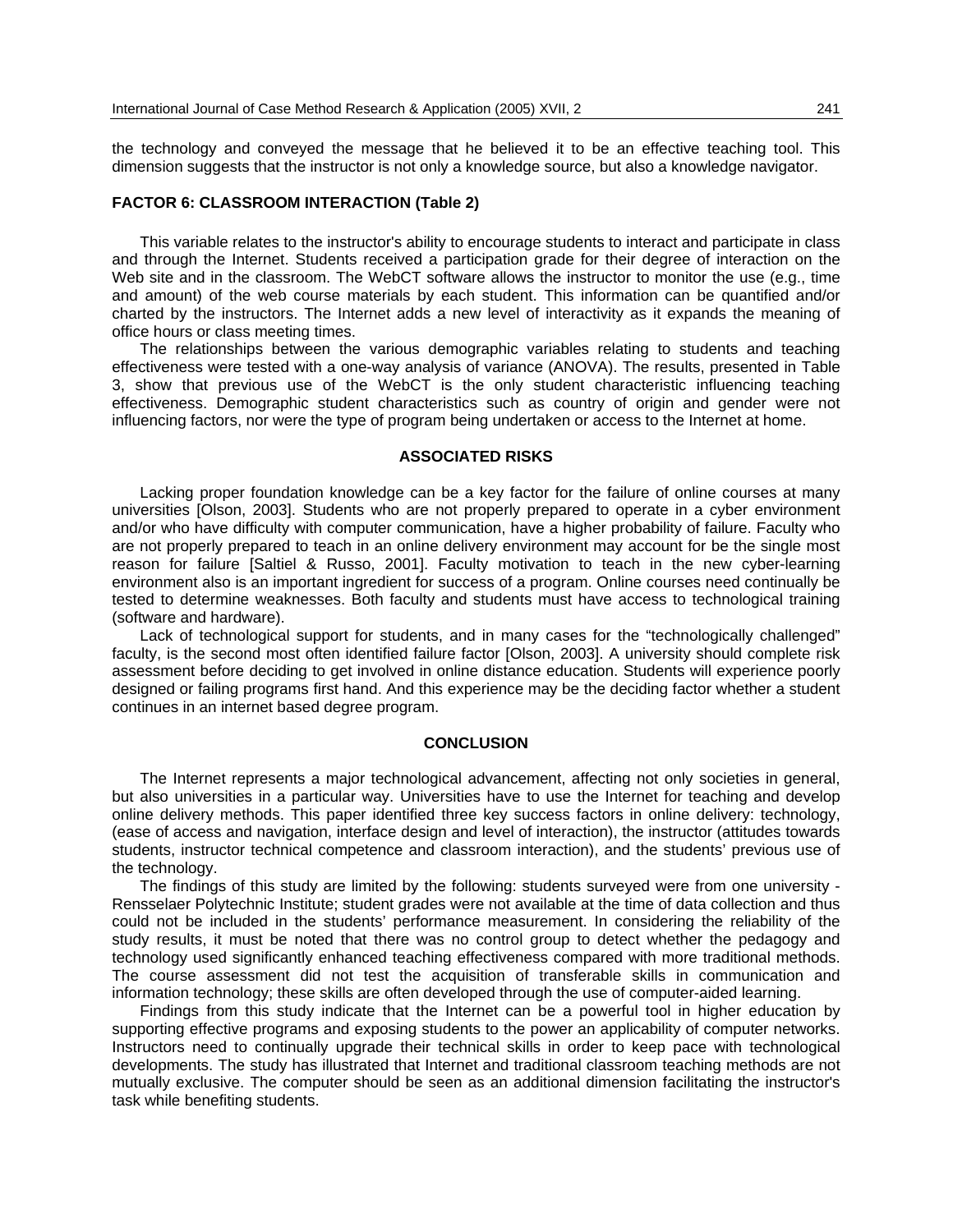Universities should complete risk assessments before undertaking online distance education. As delivery technologies change, students, faculty and technical support staff must keep abreast of these changes. Peter Drucker stated in Fortune magazine on April 14, 1997, that "many of the universities today are dinosaurs, their 'brick and mortar' will be replaced by new [cyber] learning environments…. and four out of five universities that start a distance education program will abandon it five years after their commencement" (p.47). Drucker's prediction that many universities will abandon "expensive" distance education programs has come true.

Interaction between students and instructors is very important in online delivery. The role of the instructor will change from being the intellect-on-stage and the mentor, to also being a learning catalyst. The instructor's ability to motivate students to become self-learners is crucial. Use of the Internet can assist the instructor by providing information to students. As Inayatullah [1999] suggested, the instructor can then play the more important role of asking questions and engaging the student at many different levels.

Further research in this area, to gain further insights, including other disciplines in other countries, as well as a replication of this study, are necessary.



**FIGURE 1 MEAN SCORES OF STUDENT USAGE OF WEBCT FEATURES**

1=not at all; 2=not much; 3=sometimes; 4=frequent; 5=very frequent

**TABLE 1 FACTOR ANALYSIS OF TECHNOLOGY**

| Items                                      | <b>Factor 1</b> | Factor 2 | <b>Factor 3</b> |
|--------------------------------------------|-----------------|----------|-----------------|
| Easy access to the Web site                | 0.640           |          |                 |
| Did not experience problems while browsing | 0.809           |          |                 |
| Browsing speed was satisfactory            | 0.837           |          |                 |
| Overall, the Web site was easy to use      | 0.743           |          |                 |
| Web site was easy to navigate              | 0.586           | 0.677    |                 |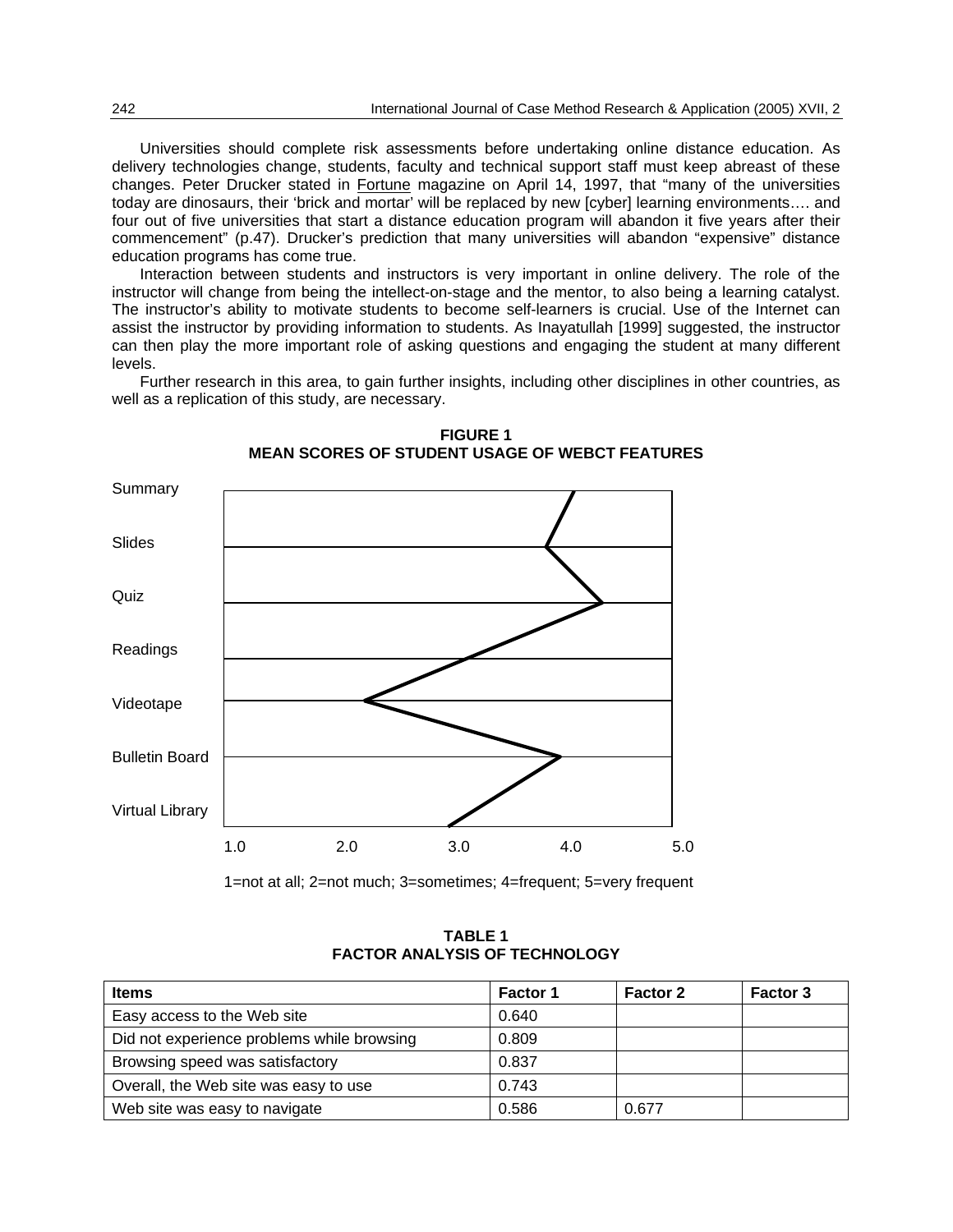| Information was well structured and presented |        | 0.838  |        |
|-----------------------------------------------|--------|--------|--------|
| The screen design satisfactory                |        | 0.750  |        |
| Web site contained useful features            |        | 0.797  |        |
| Web site gave direct and timely feedback      |        |        | 0.792  |
| Interaction with classmates through the Web   |        |        | 0.796  |
| Interaction with the instructor was easy      |        |        | 0.690  |
| Percentage of variance explained              | 44.420 | 16.619 | 9.287  |
| Cumulative percentage of variance explained   | 44.420 | 61.039 | 70.326 |
| Cronbach alpha                                | 0.863  | 0.879  | 0.713  |

## **TABLE 2 FACTOR ANALYSIS OF INSTRUCTOR CHARACTERISTICS**

| <b>Items</b>                                              | <b>Factor 4</b> | Factor 5 | <b>Factor 6</b> |
|-----------------------------------------------------------|-----------------|----------|-----------------|
| Instructor was enthusiastic about teaching the course     | 0.694           |          |                 |
| Instructor's style of presentation was interesting        | 0.846           |          |                 |
| Instructor was friendly towards individual students       | 0.897           |          |                 |
| Instructor had a genuine interest in students             | 0.845           |          |                 |
| Students were encouraged to seek advice/help              | 0.683           | 0.621    |                 |
| Instructor encouraged student interaction                 |                 | 0.828    |                 |
| Instructor handled the Web technology effectively         |                 | 0.827    |                 |
| Instructor explained how to use the Web site              |                 | 0.809    |                 |
| Students were encouraged to ask questions/receive answers |                 |          | 0.647           |
| Students were encouraged to participate in class          |                 |          | 0.818           |
| On-campus seminars were useful                            |                 |          | 0.660           |
| Percentage of variance explained                          | 29.547          | 23.703   | 17.075          |
| Cumulative percentage of variance explained               | 29.547          | 53.250   | 70.326          |
| Cronbach alpha                                            | 0.889           | 0.837    | 0.684           |

## **TABLE 3 STUDENT CHARACTERISTICS**

| <b>Items</b>                               | <b>F</b> Value | Significance |
|--------------------------------------------|----------------|--------------|
| Program of Study                           | 0.298          | 0.827        |
| Internet access from Home                  | 0.009          | 0.924        |
| Previous experience with WebCT software    | 5.612          | 0.001        |
| Gender                                     | 1.755          | 0.192        |
| International Business students vs. others | 0.313          | 0.579        |
| Country of origin                          | 0.070          | 0.976        |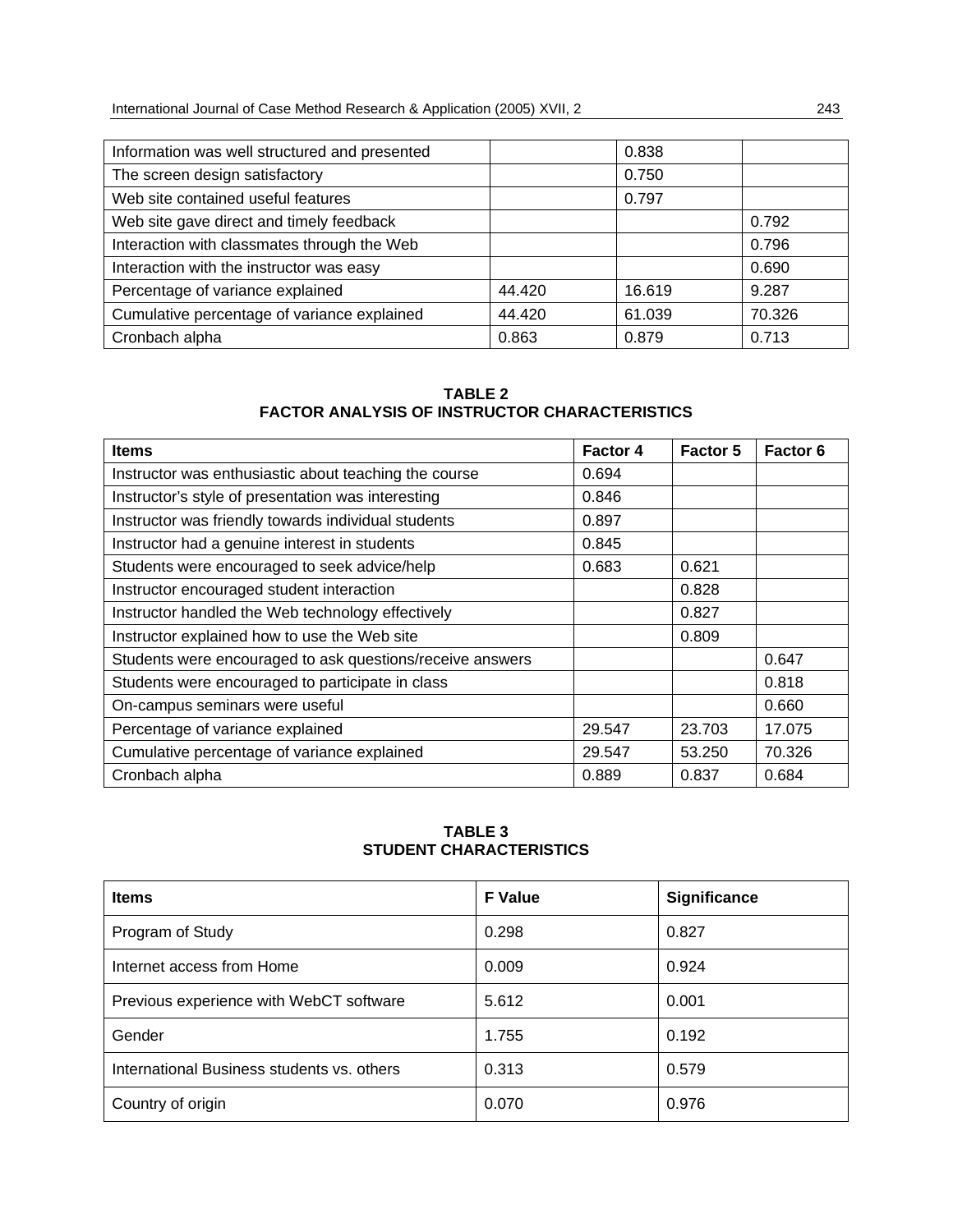#### **REFERENCES**

Blattner, M.M. and Dannenberg, R.B., Multimedia Interface Design, (ACM Press, 1992).

Colley, A.M., Gale, M.T. and Harris, T.A., "Effects Of Gender Role Identity And Experience On Computer Attitude Components," Journal of Educational Computing Research, Vol. 10 No. 2, (1994), pp. 129-37.

Collis, B., "Anticipating The Impact Of Multimedia In Education: Lessons From The Literature," Computers in Adult Education and Training, Vol. 2 No. 2, (1995), pp. 136-49.

Daft, R.L. and Lengel, R.H., "A Proposed Integration Among Organizational Information Requirements, Media Richness, And Structural Design," Management Science, No. 32, (1986), pp. 554- 71.

Dillon, C.L. and Gunawardena, C.N., "A Framework For The Evaluation Of Telecommunications-Based Distance Education," in Stewart, D. (Ed.), Selected Papers from the 17th Congress of the International Council for Distance Education, Vol. 2, Open University, Milton Keynes, (1995), pp. 348-51.

Drucker, P., "Distance Education In Universities," Fortune, (April 14, 1997), pp.33-48.

Fox, B., "Technological And Change In Higher Education: An Examination Of Online Learning Environments," (1998), http://cea.curtin.edu.au/publications/99\_OSP\_report.html#Summary.

Haynes, R.M., Pouraghabagher, R. and Seu, A., "Interactive Distance Education Alliance (IDEA): Collaborative Model Delivers On Demand," The Journal: Technological Horizons in Education, Vol. 24 No. 8, (1997), pp. 60-63.

Holmberg, B., "Growth And Structure Of Distance Education," (Croon Helm, 1986).

Inayatullah, S., "Maintaining the rage within the university net" The American Financial Review, (June 18, 1999), pp. 3-4.

Kay, R., "An Analysis Of Methods Used To Examine Gender Difference In Computer Related Behavior," Journal Of Educational Computing Research, No. 8, (1992), pp. 277-90.

Knowles, M., "The Adult Learner: The Definitive Classic Adult Education And Human Resource Development," (5<sup>th</sup> ed.) (Gulf Publishing Company, 1997).

Laurel, B., The Art of Human-Computer Interface Design, (Addison-Wesley, 1990).

Leidner, D.E. and Jarvenpaa, S.L., "The Information Age Confronts Education: Case Studies On electronic classroom," Information Systems Research, No. 4, (1993), pp. 24-54.

Leidner, D.E. and Jarvenpaa, S.L., "The use of information technology to enhance management school education: a theoretical view," MIS Quarterly, Vol. 19 No 3, (1995), pp. 265-91.

McIntyre, D.R. and Wolff, F.G., "An experiment with WWW interactive learning in university Education," Computers & Education, No. 31, (1998), pp. 255-64.

Neorman, D.A. and Spohrer, J.C., "Learner Centered Education," Communications of the ACM, Vol. 39 No. 4, (1996), pp. 15-22.